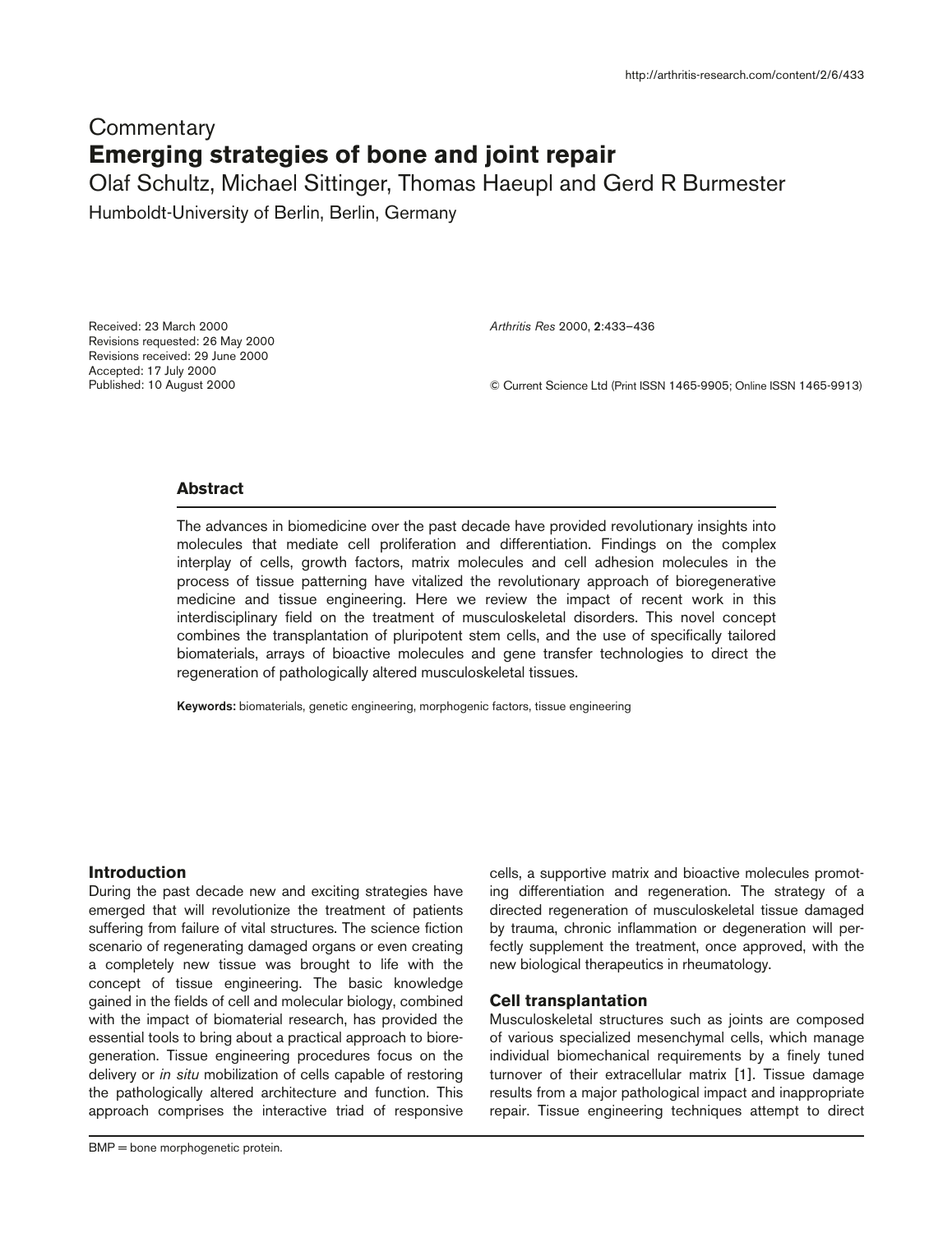and optimize the regeneration of altered tissue. Thus, nonpenetrating cartilage defects do not heal adequately, owing to the lack of mobilization of chondrocytes from the vicinity of the defect and the inaccessibility of chondroprogenitor cells from the bone marrow [2]. So far, most approaches for tissue repair have used the transplantation of differentiated autologous cells, obtained from biopsies of the corresponding tissue. For cartilage repair this approach was performed by Brittberg *et al* [3], who injected a suspension of previously isolated and *in vitro* amplified autologous chondrocytes under a periost flap into the cartilage defect. The disadvantages of this procedure are obvious: the limited availability of cells, the morbidity at the donor site and the restricted potential for proliferation and subsequent differentiation. Novel strategies focus on the transplantation or *in situ* mobilization of mesenchymal precursor or stem cells. These versatile cells are easy to obtain, have an expanded proliferative capacity and the potential to differentiate into bone, cartilage, muscle and tendon, depending on positional cues and the corresponding microenvironment [4]. Mesenchymal stem cells reside mainly within the bone marrow but have been isolated from the connective tissue of almost every organ, suggesting a role as a reservoir and regeneration pool for the various mesenchymal tissues [5]. Several experimental studies have been successfully completed to evaluate the potential of mesenchymal stem cells for their feasibility and efficacy in healing cartilaginous, osseous, tendon defects or even in treating genetic disorders such as osteogenesis imperfecta or Duchenne's muscular dystrophy [6–8]. An alternate approach might circumvent the cell transplantation procedure with a direct stimulation and mobilization of the progenitor cells of residual tissue. Thus, local tissue turnover and repair activity involves four steps: first, chemoattraction of mesenchymal progenitor cells from resident sites such as bone marrow and synovial membrane or distant reservoirs; second, condensation of cells via upregulation of essential cell adhesion molecules; third, local proliferation; fourth, subsequent differentiation. The direction and management of this complex process can be achieved with the controlled release of individual bioactive molecules, which might include growth factors, cytokines, cell adhesion molecules and chemokines, or a subset of these, and the use of specially designed scaffolds guiding this process both temporally and spatially.

#### **Morphogenic factors**

Regeneration and tissue repair seem to involve similar cellular transitional events to those observed during embryogenesis. However, the pace of these events in tissue homeostasis in the adult organism is much slower, and the decline in uncommitted progenitor cells and lack of corresponding signals, prevent effective rejuvenation or complete regeneration of the tissue*.* A complex network of bioactive molecules, with emphasis on bone morphogenetic proteins

(such as BMPs 2, 4 and 7), growth and differentiation factors (such as GDFs 5 and 6), are known to orchestrate osteochondrogenic morphogenesis [9] as well as tissue homeostasis [10]. However, their pattern of expression during bone and joint disorders is still an enigma. Closely related factors exhibit differential effects, which might be synergistic, sequential, overlapping or antagonizing. This might depend on the complexity of homodimerization and heterodimerization of individual BMPs, the promiscuity of binding to different types of receptors, or the different pathways of intracellular signalling [11,12]. Furthermore, matrix molecules and membrane-bound components are likely to modulate the activity of growth factors [13]. In view of this confusing complexity it is obviously quite difficult to find the right factor to initiate the effect desired. Several studies with the incorporation of BMPs in carrier structures resulted in better and faster healing of cartilage and bone defects [14]. However, advanced approaches will probably use a specially tailored array of bioactive factors that separately address cell migration, proliferation, differentiation and tissue maturation. Moreover, these aspects have to be considered during the formation of cartilage and bone transplants *in vitro*. Bioreactors and perfusion systems closely mimic the situation *in vivo* with the essential extracellular matrix environment and biomechanical influence, and ensure the establishment of an artificial cartilage or bone tissue [15].

#### **Bioartificial tissues**

Specifically tailored biomaterials are crucial tools in tissue engineering (Figure 1), which have to provide biocompatibility (which means not eliciting an inflammatory reaction or immunorejection), biodegradibility and a variable design, that depends on the biomechanical profile of the anatomical situation in question. Moreover, they have to ensure an adequate cell distribution, new matrix formation and tissue integration, thus simulating an ideal embryo-like environment. This might be achieved by solid resorbable polymer scaffolds (polylactid acid, polyglycolic acid, polyethylene or polypropylene) or other porous structures, which could be combined with hydrogels such as agarose, fibrin or alginate [16,17]. The encapsulation of scaffolds with semipermeable membranes will keep synthesized proteoglycans and collagens inside the tissue and will provide additional immune protection [18]. Structural deficits of bioartificial tissues established *in vitro*, including the lack of any polarization, fibril orientation and cell orientation, might be improved with new, 'smart' polymers. Chemical modification with the incorporation of functional groups, side chains [the Arg-Gly-Asp (RGD) sequence], mimetic substances, matrix proteins (hyaluronic acid and tricalcium phosphate) or cell adhesion molecules will transform simple cell carriers to dynamic structures adapting to natural forces and requirements and thus guiding cell differentiation and matrix formation. Combination with release systems (for example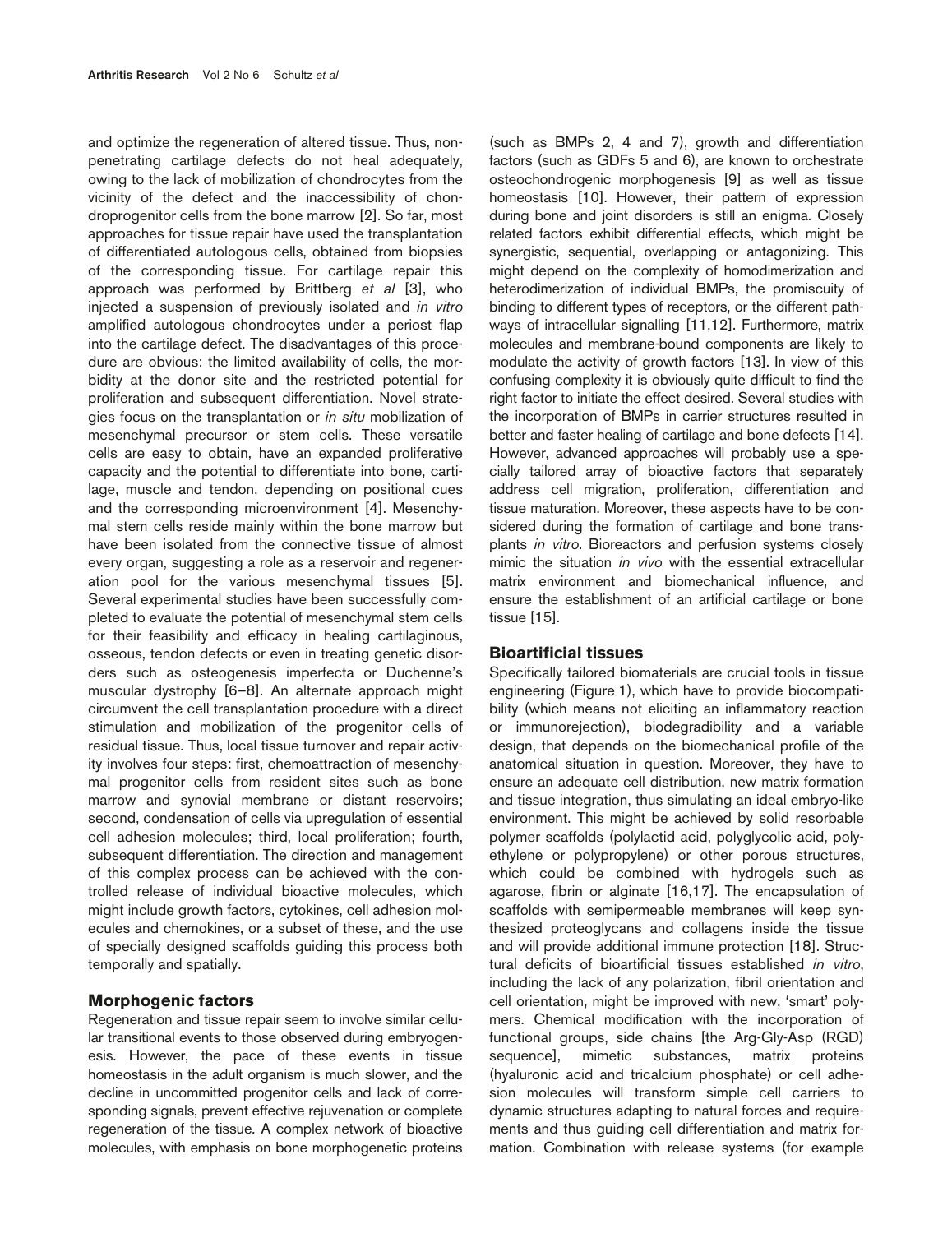

General procedure for engineering of bone and cartilage transplants.

microspheres) for growth factors along gradients will enhance appropriate tissue development [19].

### **Clinical aspects**

The spectrum of clinical applications includes the repair of critical bone defects resulting from trauma, infection, congenital malformation, tumour or insufficient endoprosthetic surgery [20] and the restoration of cartilage in destructive joint diseases or traumatic injuries. Bone reconstruction was performed successfully with the transplantation of pluripotent osteogenic cells in a polymer, collagen or ceramic scaffold in several studies [21]. On the basis of the regenerative potential of bone marrow stromal cells and periosteal cells, the implantation of scaffolds with incorporated morphogenic factors (transforming growth factor, BMP) indicated sufficient osseous bridging and bone formation [22]. For the replacement of joint cartilage, pressure resistance and fixation of the transplant to the bone is even more important. At present, studies are performed on a heterotopic transplantation or extended cultures *in vitro* with hyaluronic acid to address the biomechanical problem. Another alternative is the establishment of osteochondral transplants, which consist of artificial cartilage tissue cultured directly on porous calcium carbonate [23] to achieve a permanent, solid connection between cartilage and bone tissue. Ligaments and menisci are often victims of ambitious sport and exercise activities and exhibit a poor intrinsic healing





capacity. The transplantation of fibroblast-seeded scaffolds cultured under specific biomechanical conditions (tensile strength) and under the influence of growth factors seems an auspicious alternative to present procedures [24,25]. Further efforts will be directed at the repair of damaged and degenerated spinal compartments, for example the implantation of cell-gels or the application of growth factors such as BMPs 2 and 4 to restore intervertebral discs. Musculoskeletal structures such as the joint are a morphological and functional unit, so pathological changes occurring for instance during osteoarthritis are never restricted to a single tissue. For a sustained balance of homeostasis, future approaches will have to focus on the regeneration of complex structures with different tissue types.

### **Genetic engineering**

Genetic engineering, a hybrid of tissue engineering and gene therapy, will give a further stimulus to regenerative and reparative approaches [26]. The functional properties of mesenchymal stem and progenitor cells (periosteal cells) make them ideal candidates for genetic engineering, to enhance the process of tissue regeneration and repair, and to deliver essential biological factors to restore and maintain tissue homeostasis (Figure 2). Regenerative and antiinflammatory potency of the transplant can be achieved by transferring genes of the transforming growth factor-β superfamily (such as BMPs or their receptors) [27,28]. The technique of gene therapy (*ex vivo* or *in vitro*) has the particular advantage that a defined population of cells is genetically modulated, and the effects and dosage for optimal differentiation and protection can be controlled. Important considerations are the stability of gene expression, immunogenicity of the vector, transfer efficiency, dependence on cell proliferation and the size of genetic material transduced. Moreover, plasmid DNA can be delivered directly from polymer matrices, leading to the efficient transfection of a large number of cells [29]. The systemic delivery of therapeutic cells, with emphasis on genetically modified stem cells addressed to specific 'homing' sites